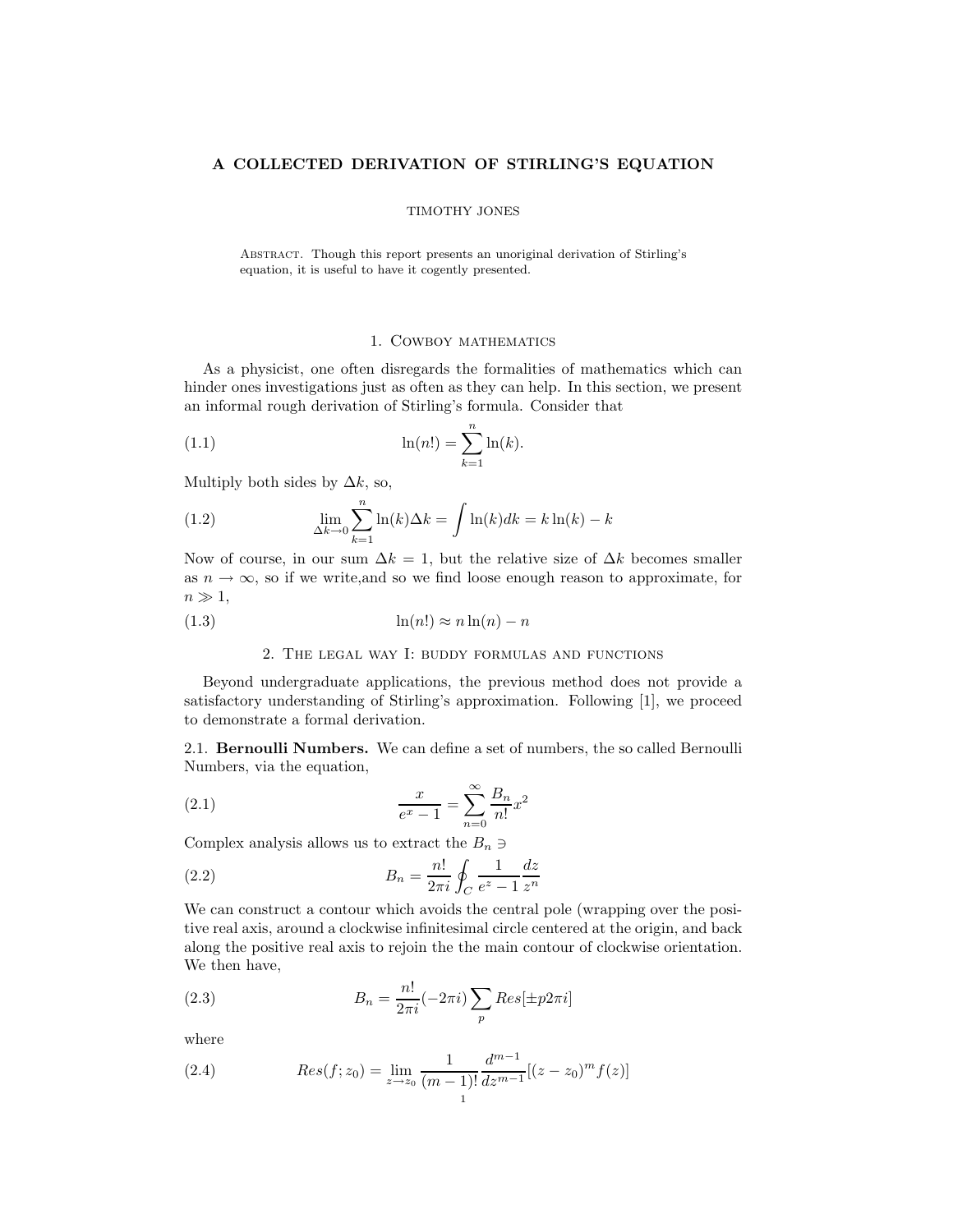With an application of l'Hopital's rule,

(2.5) 
$$
\lim_{z \to p2\pi i} \frac{z - p2\pi i}{e^z - 1} = \lim_{z \to p2\pi i} \frac{1}{e^z} = 1
$$

Thus we note that the odd residues beyond one will cancel each other out

(2.6) 
$$
B_n = \frac{n!}{2\pi i} (-2\pi i) 2 \sum_{p=1}^{\infty} \frac{1}{p^n (2\pi i)^n} = -\frac{(-1)^{n/2} 2n!}{4\pi^2} \left( \sum_{p=1}^{\infty} p^{-n} = \zeta(n) \right)
$$

For example,  $B_0 = 1, B_1 = -1/2, B_2 = 1/6, B_3 = 0, B_4 = -1/30$ , and so on. Bernoulli functions are derived in the same way, defined by

(2.7) 
$$
\frac{xe^{xs}}{e^x - 1} = \sum_{n=0}^{\infty} B_n(s) \frac{x^n}{n!}
$$

This is easily solved by expanding the extra  $e^{xs}$  factor and relating the results to the previous results for the Bernoulli numbers, i.e.,

$$
(2.8)\ \ B_n(s) = \frac{n!}{2\pi i} \oint \frac{e^z}{e^z - 1} \frac{dz}{z^n} = \frac{n!}{2\pi i} \oint \frac{1}{e^z - 1} \left( \frac{1}{z^n} + \frac{s}{z^{n-1}} + \frac{s^2}{2!z^{n-2}} + \cdots \right) dz
$$

For example,

(2.9) 
$$
B_3(s) = B_3 + B_2 \frac{3!}{2!} s + B_1 \frac{3!}{1!2!} s^2 + s^3 \frac{3!}{0!3!} B_0 = s^3 - \frac{3}{2} s^2 + \frac{1}{2} s
$$

2.2. Euler-Maclaurin Integration Formula. To start,

(2.10) 
$$
\int_0^1 f(x)dx = \int_0^1 f(x)B_0(x)dx
$$

It is also obvious that  $B'_1(x) = B_0(x) = 1$  so that,

(2.11) 
$$
\int_0^1 f(x)dx = f(1)B_1(1) - f(0)B_1(0) - \int_0^1 f'(x)B_1(x)dx
$$

Carrying on and seeing that  $B_{2n}(1) = B_{2n}(0) = B_2n$  and  $B_{2n+1}(1,0) = 0$ , we would find, (2.12)

$$
\int_0^1 f(x)dx = \frac{1}{2}[f(1) + f(0)] - \sum_{p=1}^q \frac{1}{(2p)!}B_{2p}[f^{(2p-1)}(1) - f^{(2p-1)}(0)] + \frac{1}{(2q)!} \int_0^1 f^{(2q)}(x)B_{2q}(x)dx
$$

The transform  $x \to x + 1$ ,  $x + 1 \to x + 2$ , etcetera, yields,

$$
\int_0^n f(x)dx \ (2\pm 3)\frac{1}{2}(f(0) + f(n)) + \sum_{k=1}^{n-1} f(k)
$$
  

$$
-\sum_{p=1}^q \frac{1}{(2p)!}B_{2p}[f^{(2p-1)}(1) - f^{(2p-1)}(0)] + \frac{1}{(2q)!}\int_0^1 B_{2q}(x)\sum_{\chi=0}^{n-1} f^{(2q)}(x+\chi)dx
$$

2.3. Gamma, Digamma, Polygamma Functions.

(2.14) 
$$
z! = z\Gamma(z) = \lim_{n \to \infty} \frac{n!}{(z+1)(z+2)\cdots(z+n)}n^2
$$

(2.15) 
$$
\ln(z!) = \lim_{n \to \infty} \left( \ln(n!) + z \ln(n) - \sum_{k=1}^{n} \ln(z+k) \right) \ni
$$

(2.16) 
$$
\frac{d}{dz}\ln(z!) \equiv F(z) = \lim_{n \to \infty} \left( \ln(n) - \sum_{k=1}^{n} \frac{1}{z+k} \right)
$$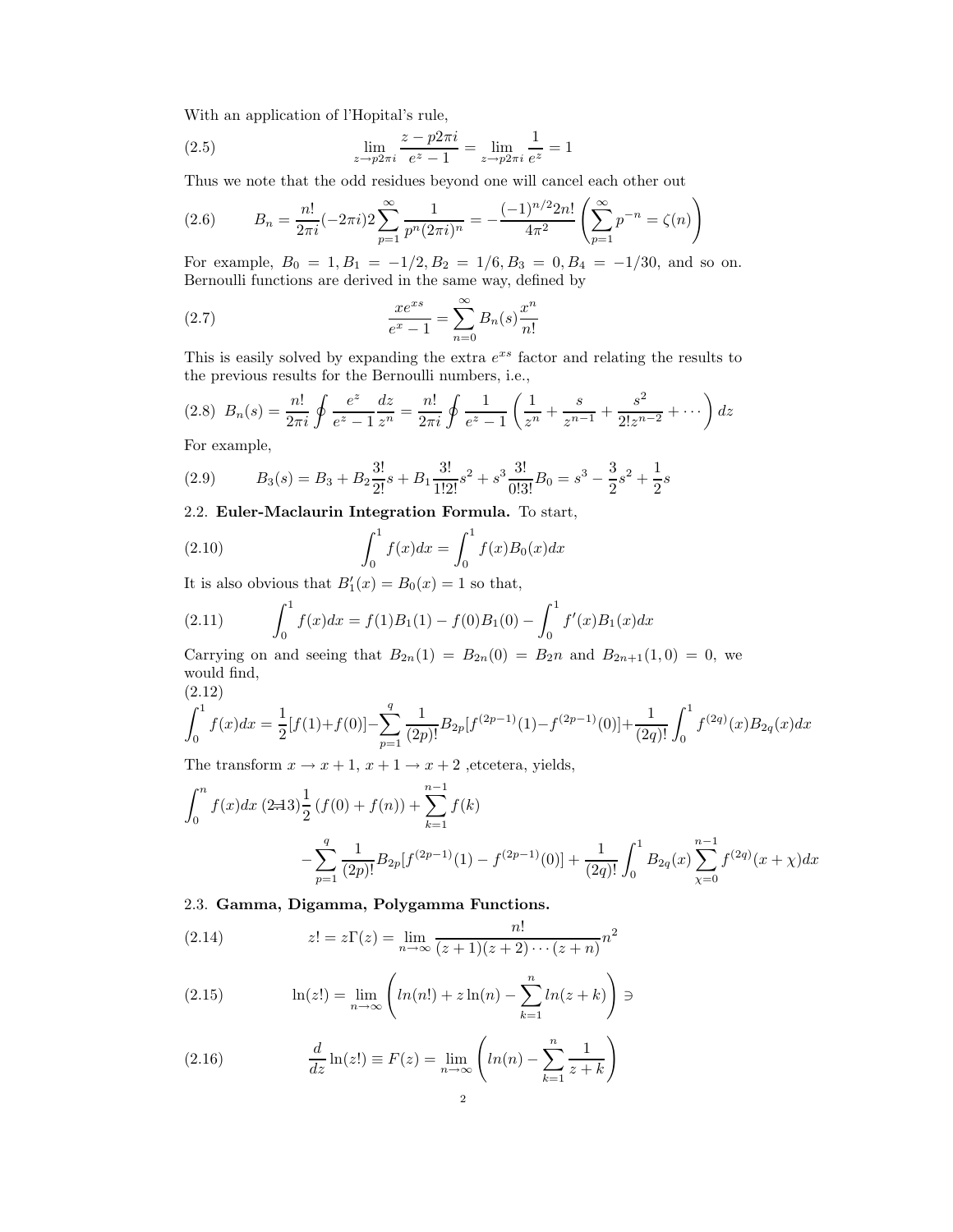2.4. Beta Function and the Legendre Duplication Formula. Consider the fact that,

(2.17) 
$$
m!n! = \lim_{a^2 \to \infty} \int_0^{a^2} e^{-u} u^m du \int_0^{a^2} e^{-v} v^n dv
$$

When we transform to polar coordinates, we have,

(2.18) 
$$
m!n! = (m+n+1)!2 \int_0^{\pi/2} \cos^{2m+1} \theta \sin^{2n+1} \theta d\theta
$$

The beta function is so defined as,

(2.19) 
$$
B(m+1, n+1) \equiv 2 \int_0^{\pi/2} \cos^{2m+1} \theta \sin^{2n+1} \theta d\theta = \frac{m!n!}{(m+n+1)!}
$$

With  $t = \cos^2 \theta$ , we have

(2.20) 
$$
\frac{m!n!}{(m+n+1)!} = \int_0^1 t^m (1-t)^n dt \sum_{t=x^2}^{\infty} 2 \int_0^1 x^{2m+1} (1-x^2)^n dx
$$

From these we can obtain the Legendre duplication formula, where we start with,

(2.21) 
$$
\frac{z!z!}{(2z+1)!} = \int_0^1 t^z (1-t)^z dt \sum_{t=(1+s)/2} 2^{-2z} \int_0^1 (1-s^2)^z ds
$$

From the definition of the Beta function, we have,

(2.22) 
$$
\frac{z!z!}{(2z+1)!} = 2^{-2z-1} \frac{z!(-\frac{1}{2})!}{(z+\frac{1}{2})!}
$$

It is easy to show that  $\left(-\frac{1}{2}\right)! = \sqrt{\pi}$ . Multiplying through equation 2.22 by  $z + \frac{1}{2}$ , we have,

(2.23) 
$$
z!(z-\frac{1}{2})! = 2^{-2z}\sqrt{\pi}(2z)!
$$

## 3. The legal way II: taking it home

The application of the Euler-Maclaurin Integration Formula to the function

$$
\int_0^\infty \frac{dx}{(z+x)^2} = \frac{1}{z}
$$

and recalling the Polygamma function, we know that,

(3.1) 
$$
\frac{1}{z} = \frac{1}{2z^2} + F^1(z) - \sum_{n=1}^{\infty} \frac{B_2 n}{z^{2n+1}}
$$

Which is to say,

(3.2) 
$$
\frac{d}{dz}F(z) = \frac{1}{z} - \frac{1}{2z^2} + \sum_{n=1}^{\infty} \frac{B_2 n}{z^{2n+1}}
$$

Which is also to say, after some integration,

(3.3) 
$$
ln(z!) = \aleph + \left(z + \frac{1}{2}\right) \ln z - z - \int \sum_{n=1}^{\infty} \frac{B_{2n}}{2nz^{2n}} dz
$$